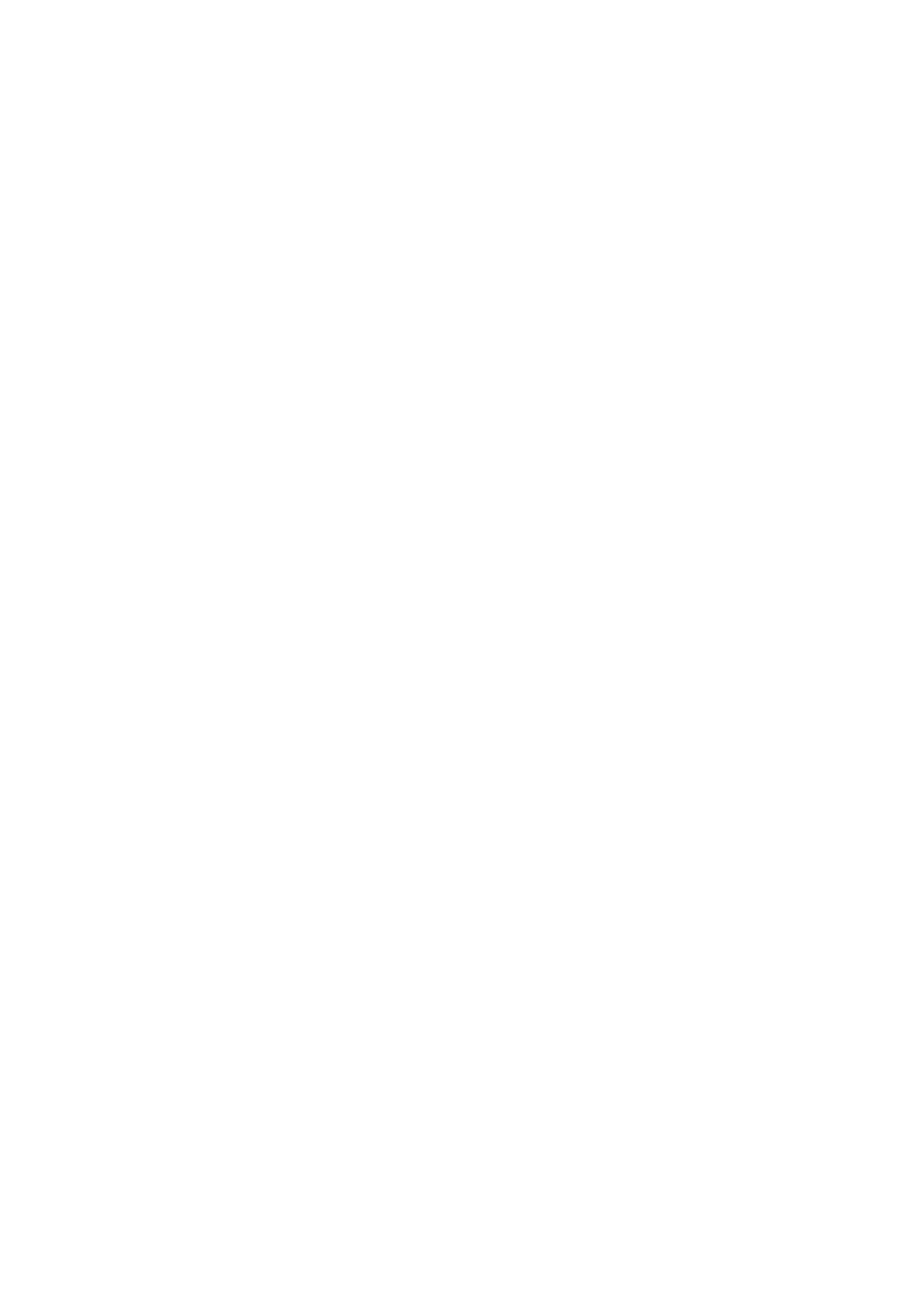

## **NORTHERN TERRITORY OF AUSTRALIA** \_\_\_\_\_\_\_\_\_\_\_\_\_\_\_\_\_\_\_\_

### **Act No. 11 of 2016** \_\_\_\_\_\_\_\_\_\_\_\_\_\_\_\_\_\_\_\_

An Act to repeal the Acts that authorised the issuing and expenditure of public moneys of the Territory for the financial years from 1978-1979 to 2011-2012

> [*Assented to 10 May 2016*] [*Second reading 16 March 2016*]

#### **The Legislative Assembly of the Northern Territory enacts as follows:**

**1 Short title**

This Act may be cited as the *Appropriation Acts Repeal Act 2016*.

<span id="page-2-0"></span>**2 Repeals**

The Acts specified in the Schedule are repealed.

**3 Expiry of Act**

This Act expires on the day after it commences.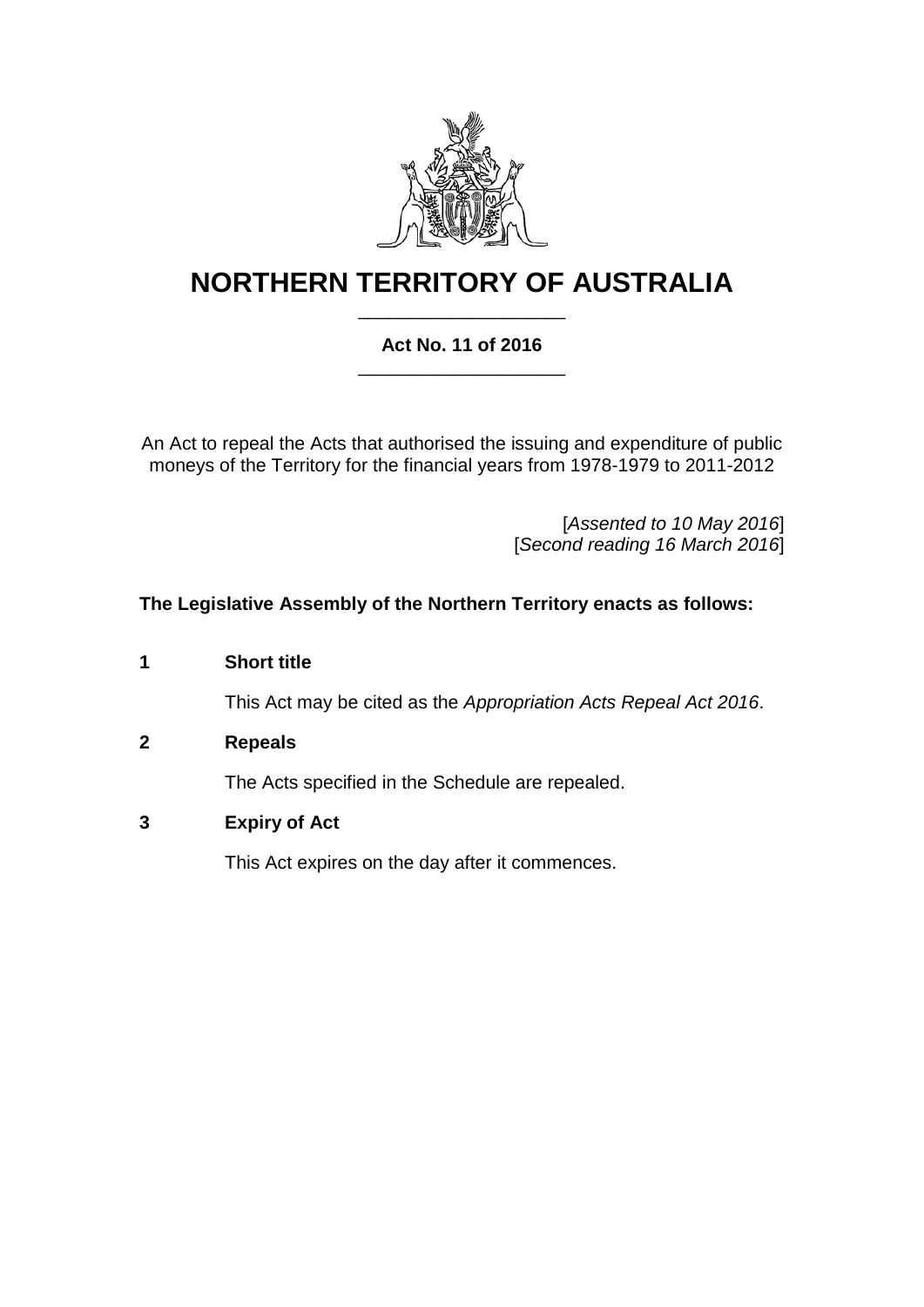# **Schedule Repealed Acts**

### section [2](#page-2-0)

| Appropriation Act (No. 1) 1978-79 | Act No. 119 of 1978 |
|-----------------------------------|---------------------|
| Appropriation Act (No. 2) 1978-79 | Act No. 58 of 1979  |
| Appropriation Act (No. 1) 1979-80 | Act No. 113 of 1979 |
| Appropriation Act (No. 2) 1979-80 | Act No. 12 of 1980  |
| Appropriation Act 1980-81         | Act No. 55 of 1980  |
| Appropriation Act (No. 2) 1980-81 | Act No. 31 of 1981  |
| <b>Appropriation Act 1981-82</b>  | Act No. 94 of 1981  |
| Appropriation Act 1982-83         | Act No. 71 of 1982  |
| Appropriation Act 1983-84         | Act No. 52 of 1983  |
| Appropriation Act 1984-85         | Act No. 51 of 1984  |
| Appropriation Act 1985-86         | Act No. 52 of 1985  |
| Appropriation Act 1986-87         | Act No. 47 of 1986  |
| Appropriation Act 1987-88         | Act No. 48 of 1987  |
| Appropriation Act 1988-89         | Act No. 46 of 1988  |
| Appropriation Act 1989-90         | Act No. 62 of 1989  |
| Appropriation Act 1990-91         | Act No. 48 of 1990  |
| <b>Appropriation Act 1991-92</b>  | Act No. 60 of 1991  |
| <b>Appropriation Act 1992-93</b>  | Act No. 58 of 1992  |
| Appropriation Act 1993-94         | Act No. 62 of 1993  |
| Appropriation Act 1994-95         | Act No. 38 of 1994  |
| Appropriation Act (No. 2) 1994-95 | Act No. 6 of 1995   |
| Appropriation Act 1995-96         | Act No. 15 of 1995  |
| Appropriation Act 1996-97         | Act No. 43 of 1996  |